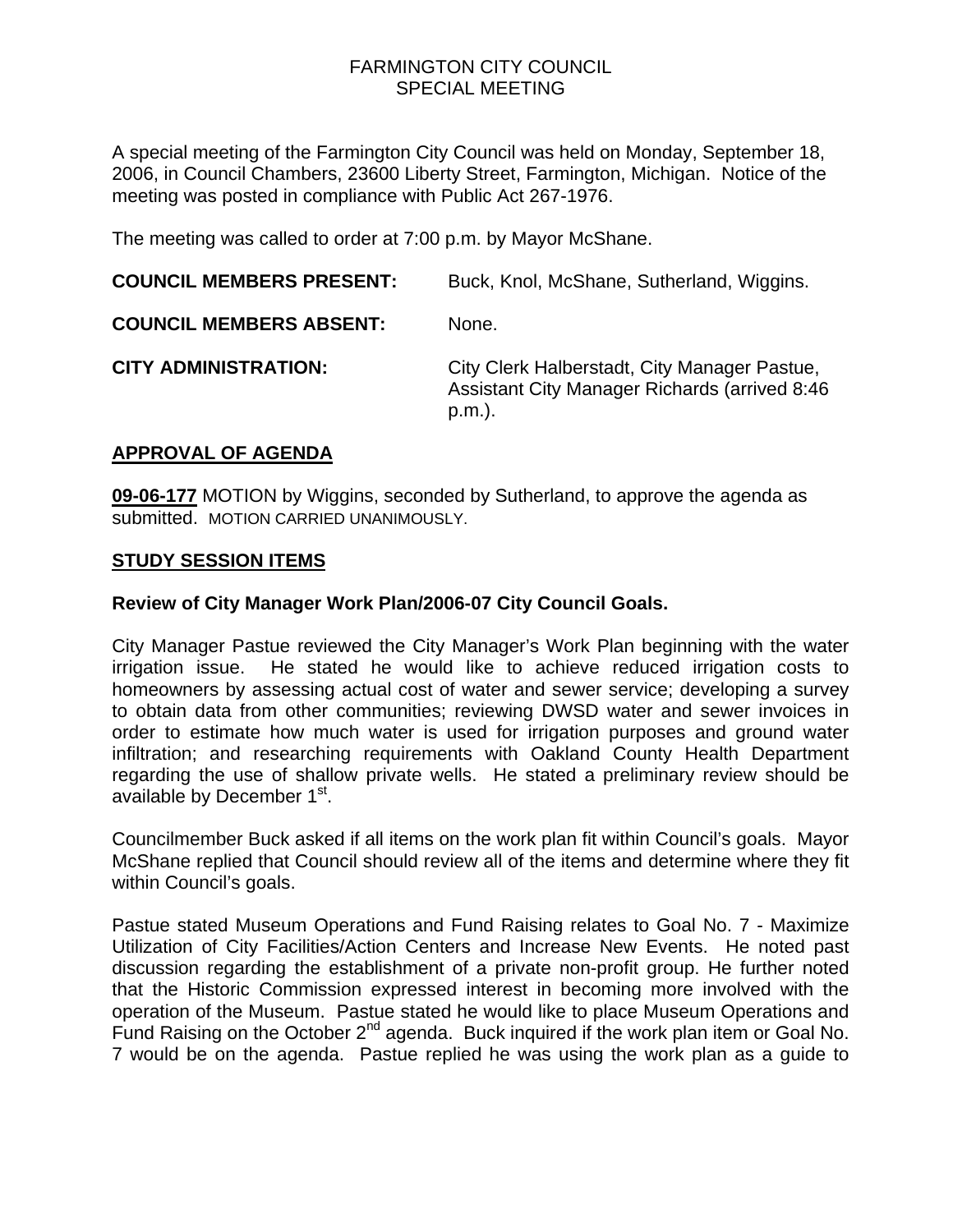#### SPECIAL COUNCIL MEETING -2- September 18, 2006

addressing the goals. Mayor McShane recommended Council recap the items on the work plan and make their decision accordingly.

Pastue commented on possible changes regarding the Civic Theatre including a change in management and soliciting bids for sale of the theater. He noted this action would relate to Council's Goal No. 7. He stated he would like to place discussion of the Civic Theatre on the October 2<sup>nd</sup> Agenda.

Pastue reviewed Goal No. 5 regarding Enhanced Code Enforcement. He recommended Council tour the City to determine issues involving commercial and single family residential properties, additional efforts needed for code enforcement, evaluate the housing rental ordinance for multi-family residential and determine allocation of resources for Code Enforcement. Pastue advised a decision needed to be made regarding the City's approach to code enforcement, i.e. a hard line approach versus working with businesses in a cooperative manner. He further recommended a review of the Zoning Code and Property Maintenance section of the City Code. He stated an evaluation of code enforcement problems and policies was needed to determine the commitment of resources.

Councilmember Sutherland inquired about a code enforcement problem in Chatham Hills. Pastue responded the blocks related to the landscape materials have been removed, however, dirt and bags of bark remain.

Pastue reviewed zoning issues related to Goal No. 4 and stated he would like to schedule a training session regarding economics of redevelopment. He recommended the Planning Commission evaluate multi-use and commercially zoned districts. Council concurred to meet at 5:30 p.m. on October 2, 2006 for a tour of the City.

Buck stated the Farmington Hills Redevelopment Committee is looking at corridor improvement on Grand River using overlay districts. He recommended placing this issue on the agenda.

Pastue stated he associated capital improvement projects with Goal No. 1 maintaining infrastructure. He noted there were a few projects that need to be dealt with regarding the MDOT streetscape improvements, Shiawassee Park improvements, Grove Street improvements, Pavilion completion, and Shiawassee Road reconstruction.

Councilmember Knol questioned if the City was going to install a sidewalk on the south side of Shiawassee between Farmington Road and Farmington High School during the Shiawassee Road reconstruction. Pastue affirmed there is enough roadway to install a sidewalk. He stated a design for Shiawassee reconstruction would have to be reviewed including the option of placing utilities underground. Buck asked if costs could be assessed to the homeowners. Pastue replied the City would be responsible for an underground conduit and the cost for utilities to move equipment off the premises.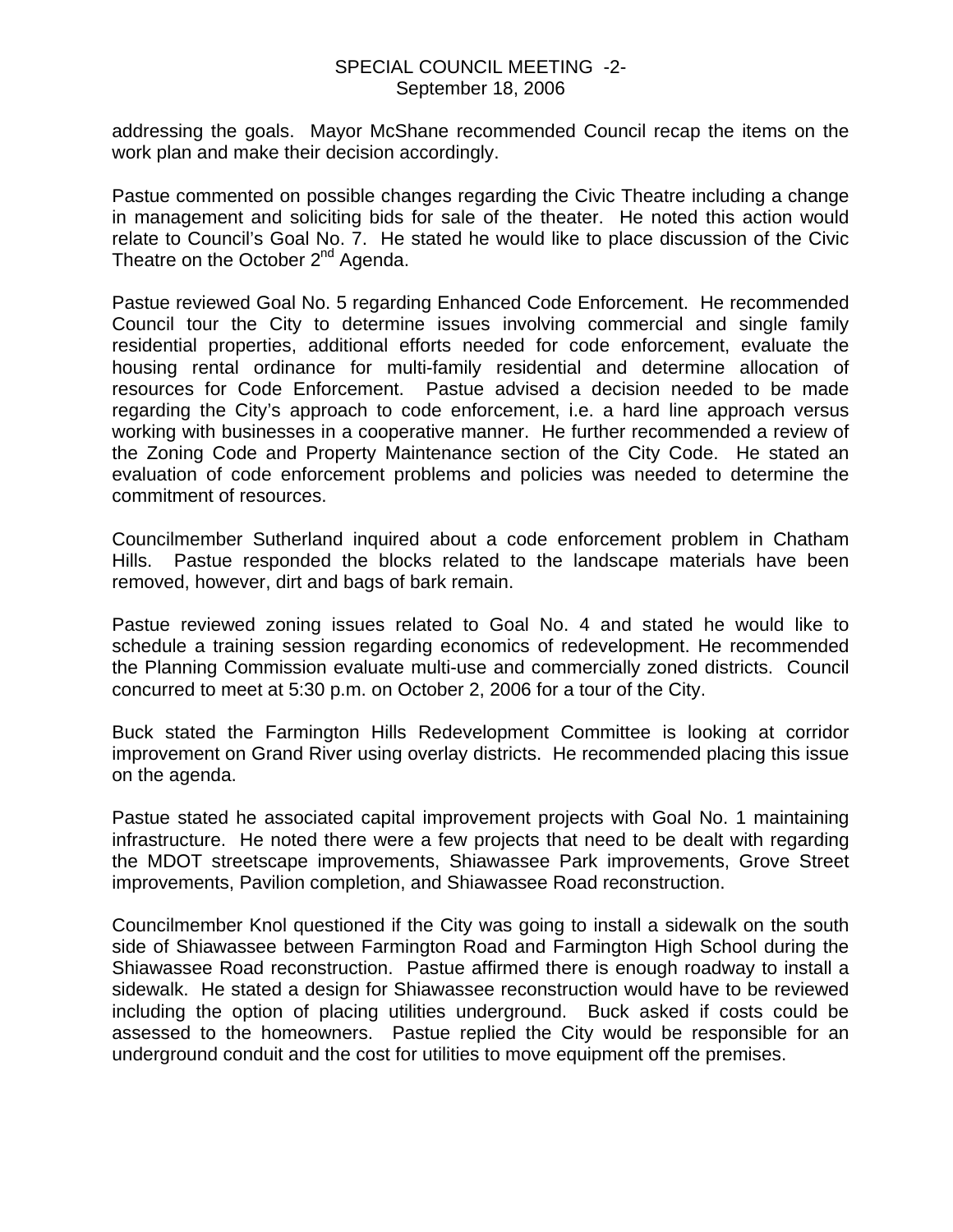#### SPECIAL COUNCIL MEETING -3- September 18, 2006

Responding to a question from Councilmember Wiggins, Pastue stated the City would not be responsible for maintenance of underground utilities. He recommended delaying further discussion of the Shiawassee Road reconstruction to another time.

Pastue reviewed the status of the sale of the courthouse and noted this item is not a specific goal of Council. He stated the Planning Commission meetings of October and November would include final site plan approval and consideration to recommend approval of Planned Unit Development Agreement to City Council. Pastue noted a determination still needed to be made on whether a storm sewer easement with Farmington Public Schools is necessary. He advised the Planned Unit Development Agreement would be placed on a November Council meeting agenda.

Pastue stated reorganization items which fall under Goal No. 1 include a letter of understanding with Public Works bargaining unit, pay plan analysis and revisions to administrative and employee manual.

Pastue reviewed Downtown Development Authority issues, noting some were related to planning. He stated some of the issues included a dumpster enclosure plan for Downtown Center, renewal of Principal Shopping District Assessment, bids for municipal parking lot snow removal, DDA Boundary issue and long-term parking analysis. He stated there was no actual goal for these issues, but could be tied to Goal No. 1 as they relate to efficiency.

Discussion followed regarding the City's website including using students to assist in keeping it up-to-date.

Councilmember Knol recommended City Administration issue an RFP to determine actual cost of redesign and update of the website.

Council concluded the review of the work plan, placing Amend City Code Dealing with Parking Tickets under Goal No. 6, Marketing/Branding under Goal No. 3 and Corridor Redevelopment Authority under Goal Nos. 2 or 4.

Mayor McShane recommended Council assign work plan items to specific Council goals. Council designated the following priorities to work plan items assigned to each Council goal:

#### **2006-07 CITY COUNCIL GOALS**

### **GOAL NO. 1: Maintain Strong Financial Management of the City of Farmington**

# **Priority No. 1: Capital improvement Projects and Implementation of Reorganizations Plans.**

**Priority No. 3: Water Irrigation Issue.**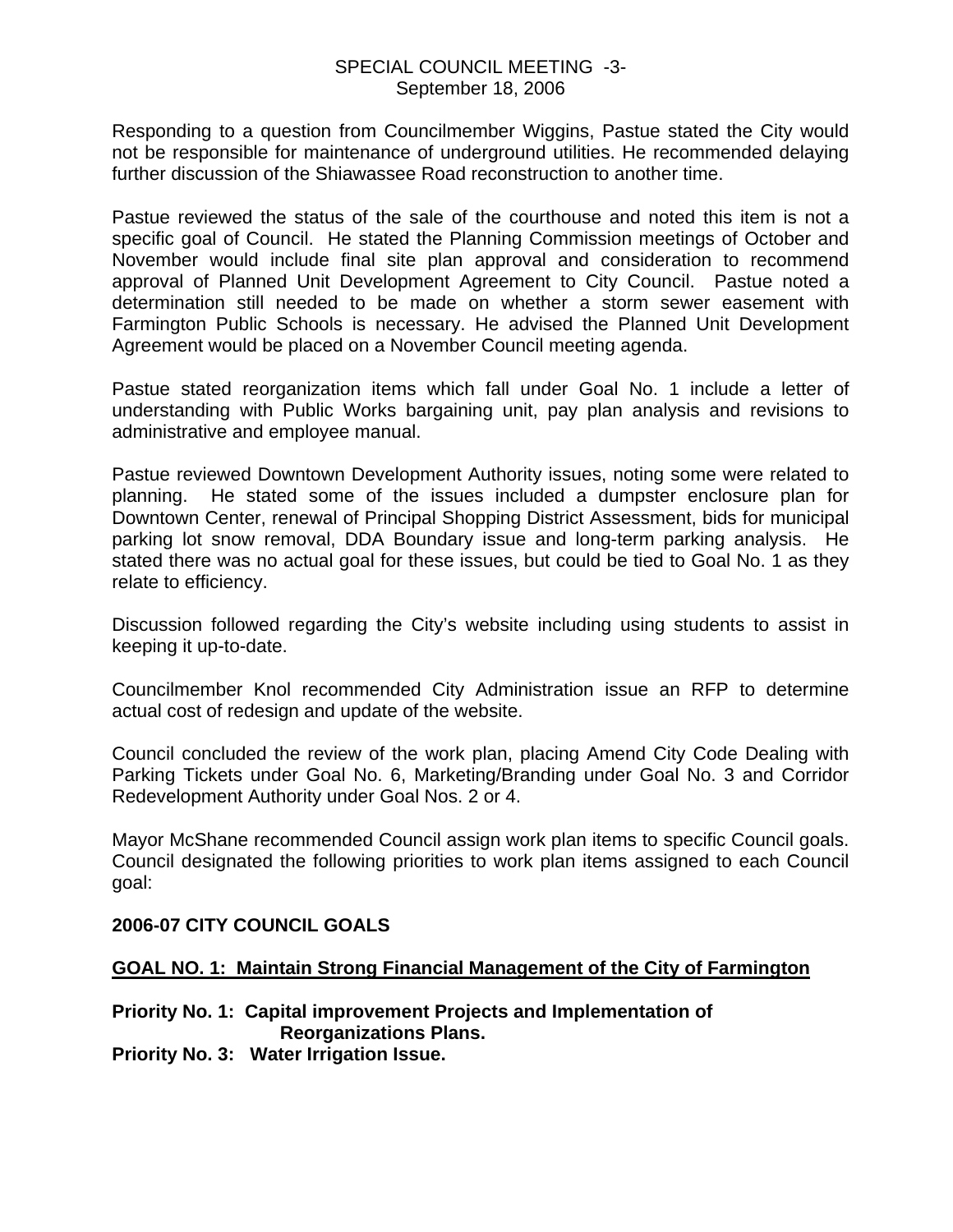#### SPECIAL COUNCIL MEETING -4- September 18, 2006

#### **GOAL NO. 2: Develop and Implement a Comprehensive Business Retention and Recruitment Campaign**

#### **Priority No. 2: Corridor Redevelopment Authority**

Council discussed partnering with Farmington Hills in developing the Grand River corridor and the creation of two committees: Corridor Redevelopment and Business Retention and Recruitment.

*The special meeting was recessed at 8:00 p.m. and resumed at 8:46 p.m.* 

Mayor McShane stated Council would address agenda Item B - Film Festival and Item C – SWOCC Programming before returning to Item A – City Manager Work Plan.

#### **FILM FESTIVAL**

Present: Film Festival committee member, Brian Belesky

Pastue advised the City's third Film Festival would take place on Saturday, November 4, 2006. He asked Assistant City Manager Richards to discuss plans for the festival.

Richards reviewed the Film Festival activities and noted changes to this year's event. He stated it would be a one-day event on Saturday, November  $4<sup>th</sup>$ , featuring a car theme. He noted a Power Wheels car purchased by Bob Saks would be raffled off. He stated six movies would be shown along with Road Runner cartoons. He recognized the efforts of Brian Belesky, Film Festival Committee member, in organizing the festival.

Belesky stated the Vintage Volkswagen Club would attend the Film Festival and there are tentative agreements from owners of several "Star Cars.". Belesky stated he is working on securing give-away items for the festival.

Knol asked if the car show was going to be in the lot south of the pavilion. Belesky responded the cars would be located on Grove Street and would be displayed from 10:00 a.m. until 6:00 p.m.

Buck commended Mr. Belesky for his efforts.

Pastue noted Grove Street was a back up plan, but stated they would prefer to use the pavilion area.

### **SWOCC PROGRAMMING**

Mayor McShane noted small businesses that are not part of a chain that could be interviewed on SWOCC. She asked that each Council member create a list of businesses to be interviewed. She requested Council's participation in the Mayor's Corner. Discussion followed regarding topics for discussion on cable.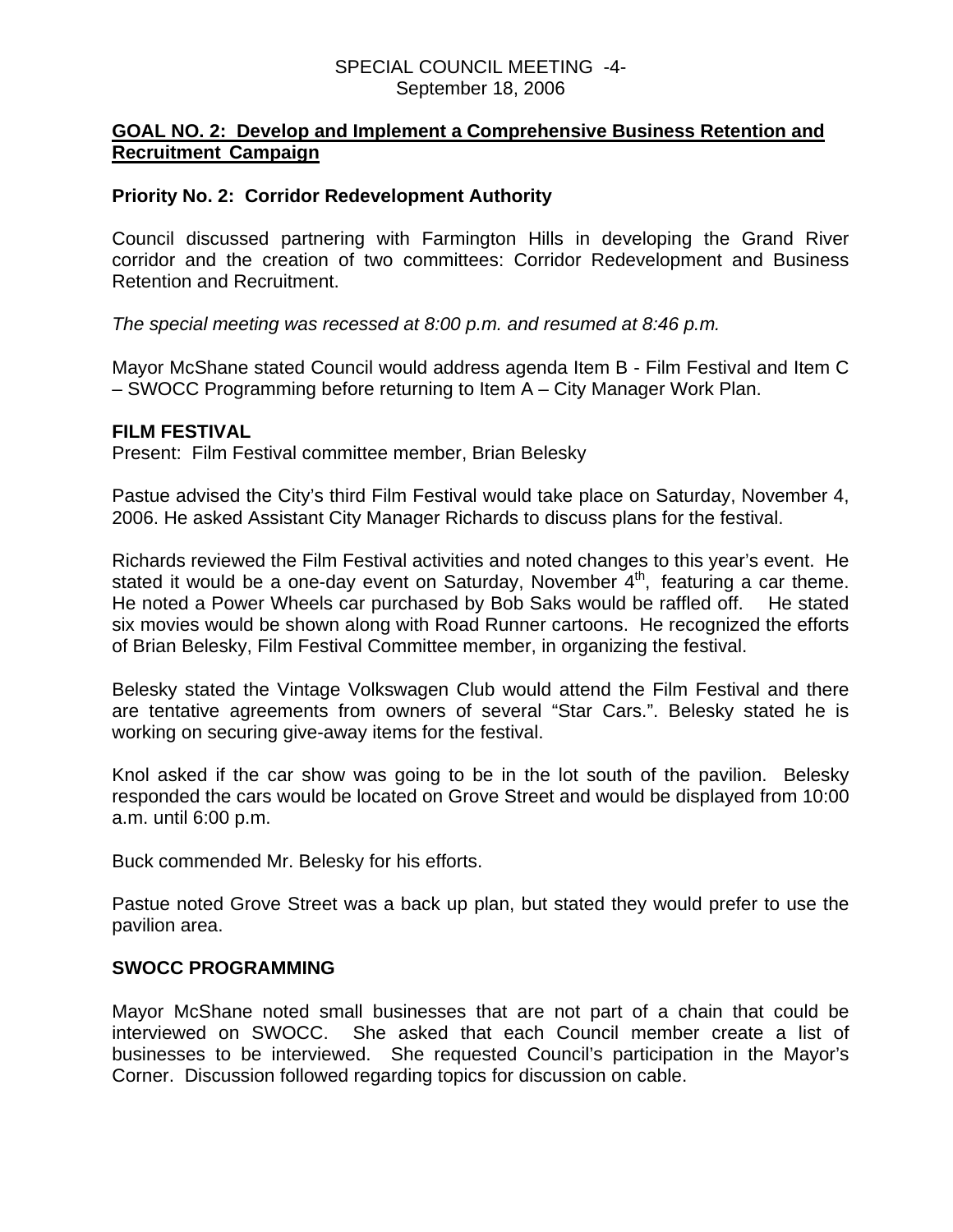### SPECIAL COUNCIL MEETING -5- September 18, 2006

Scott Freeman, Farmington Resident and DDA Board Member, encouraged people to volunteer for programs and recommended that programs have a designated shelf life.

Knol noted that she sees more programming of Farmington events on the Farmington Hills cable channel than Farmington's. Knol asked if tapes of the Founder's Festival and other events could be aired in the evening instead of the usual display of static announcements. Discussion followed regarding "beefing up" programs after 5:00 p.m. Mr. Belesky noted that it is not labor intensive to run programmed videos of Farmington events on a 24-hour basis and that programming needed to be rotated. Discussion followed regarding improving cable programming.

## **2006-07 CITY COUNCIL GOALS (CONT.)**

## **GOAL NO. 3: Develop and Implement a Community Marketing Campaign.**

### **Priority No. 1: Marketing/Branding**

Mayor McShane noted that Councilmember Buck was involved in developing branding for Farmington. She asked about its progress, a marketing initiative and whether it involves a joint effort of City Council and the DDA. Buck stated the project is not moving along as quickly as he would like. He discussed identity development and the use of focus groups to understand perceptions of Farmington style and character. He stated they are looking to organize 5 to 10 focus groups over the next 30 days. He stated the information gained from the groups would be analyzed to create theme options. He stated a marketing resource would be used to move the project forward to the end goal of a marketing plan. Mayor McShane advised this project is a no.1 priority. She noted that Buck has the opportunity to seek funding from the City. Pastue noted that his executive assistant, Cheryl Poole, could provide assistance where needed.

### **GOAL NO. 4: Maximize Recent Ordinances/Revisions as a Planning Platform.**

#### **Priority No. 1: Review Sign Ordinance Regarding Signs Outside the Downtown to be Completed by November 30, 2006.**

### **Priority No. 2: Zoning Issues**

Mayor McShane indicated Goal No. 4 relates to the City Manager's work plan relative to zoning issues and training for the Planning Commission. Pastue discussed the goals of the initial training session that would be followed by a workshop on economic redevelopment. Mayor McShane stated that zoning issues are an ongoing No. 2 priority.

Pastue suggested that in order to expedite the process of reviewing the sign ordinance as it relates to signage outside of the Downtown, a committee should be formed that would include himself, Ron Nesbitt from LSL Planning, Planning Commissioners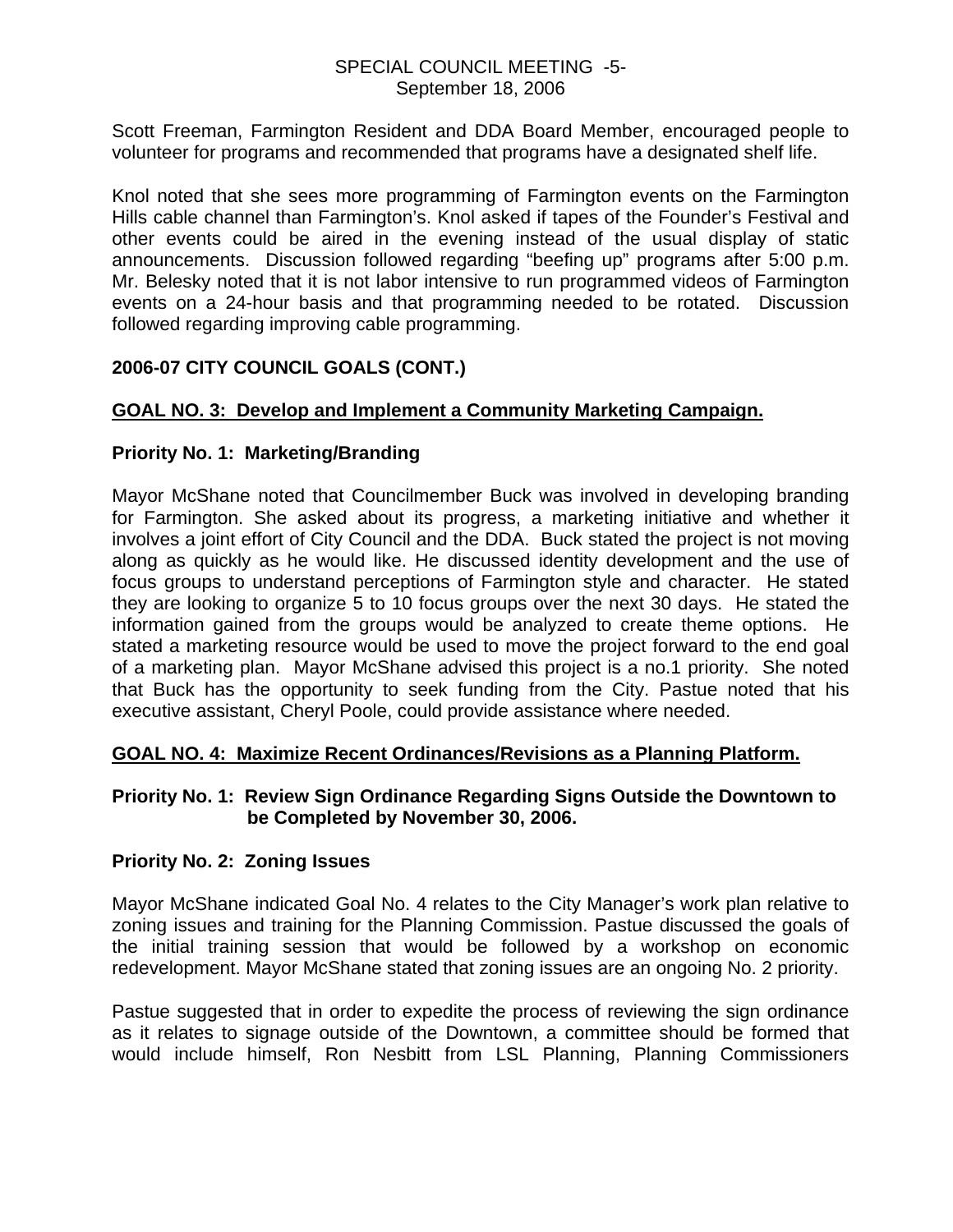### SPECIAL COUNCIL MEETING -6- September 18, 2006

Gronbach and Gyselinck, Attorney Schultz, Director Gushman and two representatives from Council. Mayor McShane stated this should be a "snappy" no. 1 priority.

### **GOAL NO. 5: Enhance Ordinance Enforcement.**

#### **Priority Nos.: 1 & 2**

Mayor McShane noted that Goal No. 4 of the work plan fit in with City Council's Goal No. 5. Discussion followed regarding the priority of residential property maintenance. Sutherland and Wiggins both felt Goal No. 5 was a No. 2 priority. Knol stated part of goal no. 5 was a No. 1 priority and part was a No. 2 priority depending on whether it is commercial, residential, or multi-family because of the resources that have already been committed. Buck stated that answering questions presented by Pastue is a No. 1 priority and following through on some of the actions would be a No. 2 priority.

### **GOAL NO. 6: Develop and Implement Corrective Action Plans Regarding Parking Issues/ Perceptions.**

### **Priority No. 1: Joint effort with the Downtown Development Authority**

Pastue stated this was an ambitious project and the consensus is for long-term direction that would include using a consultant.

Mayor McShane stated she has been questioned about when a committee would be formed to review the parking situation including short term solutions. She noted there are options, but somebody needs to take the lead.

Buck expressed concern that the DDA has not done enough to drive this issue. He questioned why the DDA has not purchased properties and taken the necessary steps to aggressively achieve the goals of the Master Plan. He asked if Council should take a greater leadership role in this issue. Pastue replied it is a joint effort of Council and the DDA. He stated the DDA needs to participate in the development and financing of the plan. Buck inquired if Council could have a joint closed session meeting with the DDA regarding property acquisition.

Knol felt Goal No. 6 was a No. 1 priority, but Council's role is to work with the DDA and that Council and the City Manager should not take this issue on alone. Mayor McShane stated taking action on this goal would be good publicity for the City and that Council could partner with the DDA to at least set short term goals.

The consensus of Council was to make Goal No. 6 a No. 1 priority as a joint effort with the DDA.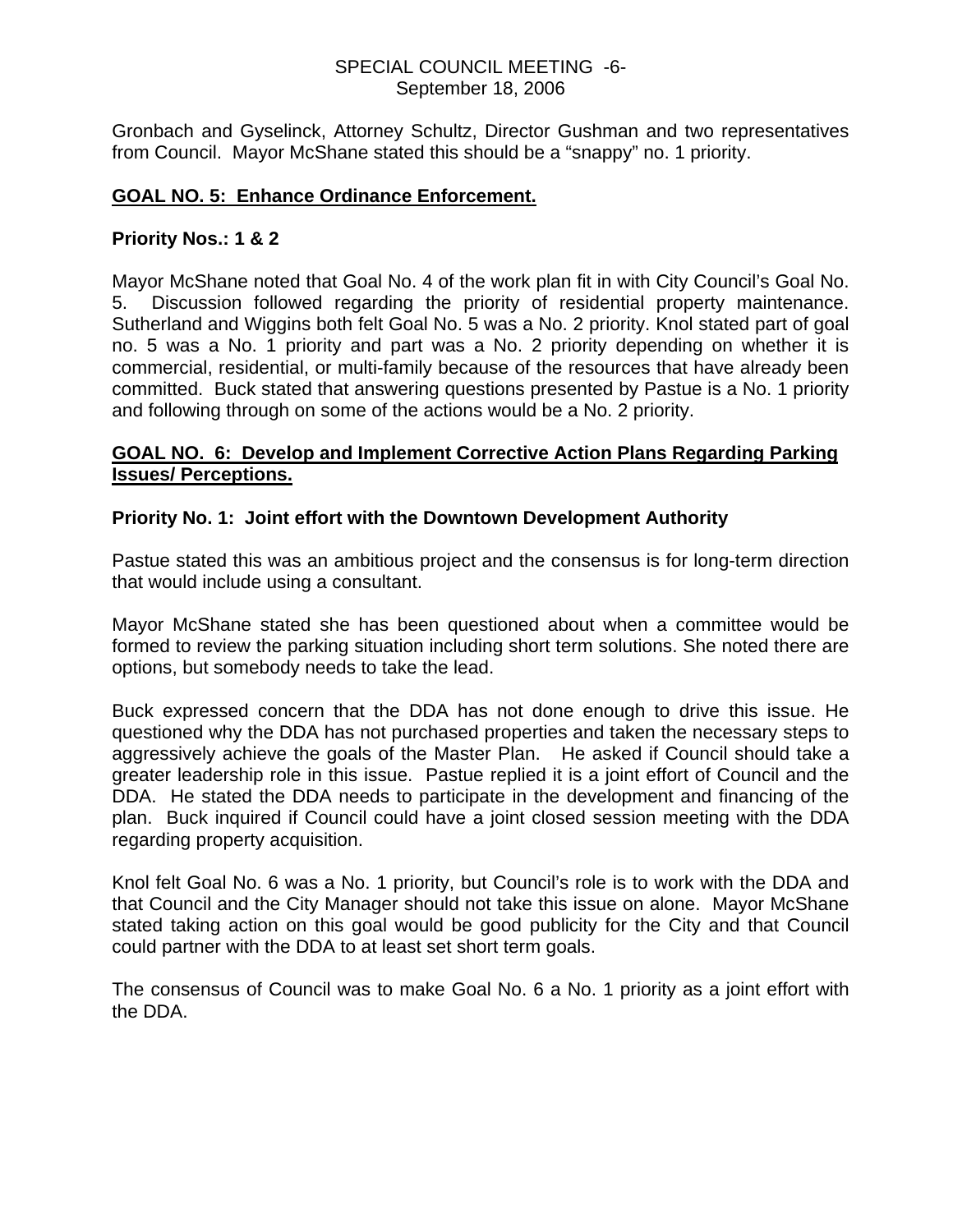### SPECIAL COUNCIL MEETING -7- September 18, 2006

### **GOAL NO. 7: Develop and Implement Strategic Action Plans to Maximize Utilization Of City Facilities/Action Centers and to Increase Community-Oriented Events, Activities and Programs.**

### **Priority No. 1: Civic Theatre Priority No. 2: Warner Mansion**

Sutherland felt the Warner Mansion and the Civic Theatre were not No. 1 priorities. Wiggins recommended increasing the involvement of the Historical Commission and moving forward with a non-profit group. Mayor McShane advised she would meet with the Commission to discuss their participation in the Mansion.

Knol noted there are alot of No.1 priorities and recommended spreading the responsibility for them among department heads, staff and volunteers to lessen the load of the City Manager. She stated the Civic Theatre is an important issue since it is related to the whole reorganization of City administration. She stated the people connected with the Warner Museum are motivated and that new ways to bring in revenue is a constant issue. Mayor McShane advised that Council needs to look at shared services.

Mayor McShane stated more planning sessions are needed for the sake of the City and that problems at the Civic Theatre need to be addressed now. Discussion followed regarding meeting times and days.

The consensus of Council was to make the Civic Theatre a No. 1 priority and the Warner Mansion a No. 2 priority.

### **PUBLIC COMMENT**

Scott Freeman, Farmington resident and DDA Boardmember, stated his willingness to be involved in discussions regarding changes to Channel 15. He noted that the DDA has a meeting scheduled with Mainstreet Oakland County regarding recruitment and retention of volunteers. He stated he would be happy to share the results of that meeting with Council. He suggested using advertising at the Civic Theatre as a communications tool for recruitment.

Annabelle Gabel, Farmington resident, spoke about the Victorian Festival in Northville that included a duck race and she noted the article in the Observer regarding Three Oaks Furniture moving out of the City.

### **COUNCIL COMMENTS**

Councilmember Buck expressed concern regarding the MDOT signs on Grand River causing the perception that the downtown businesses are closed. He stated he would like to make this issue a top priority and have these signs relocated closer to the